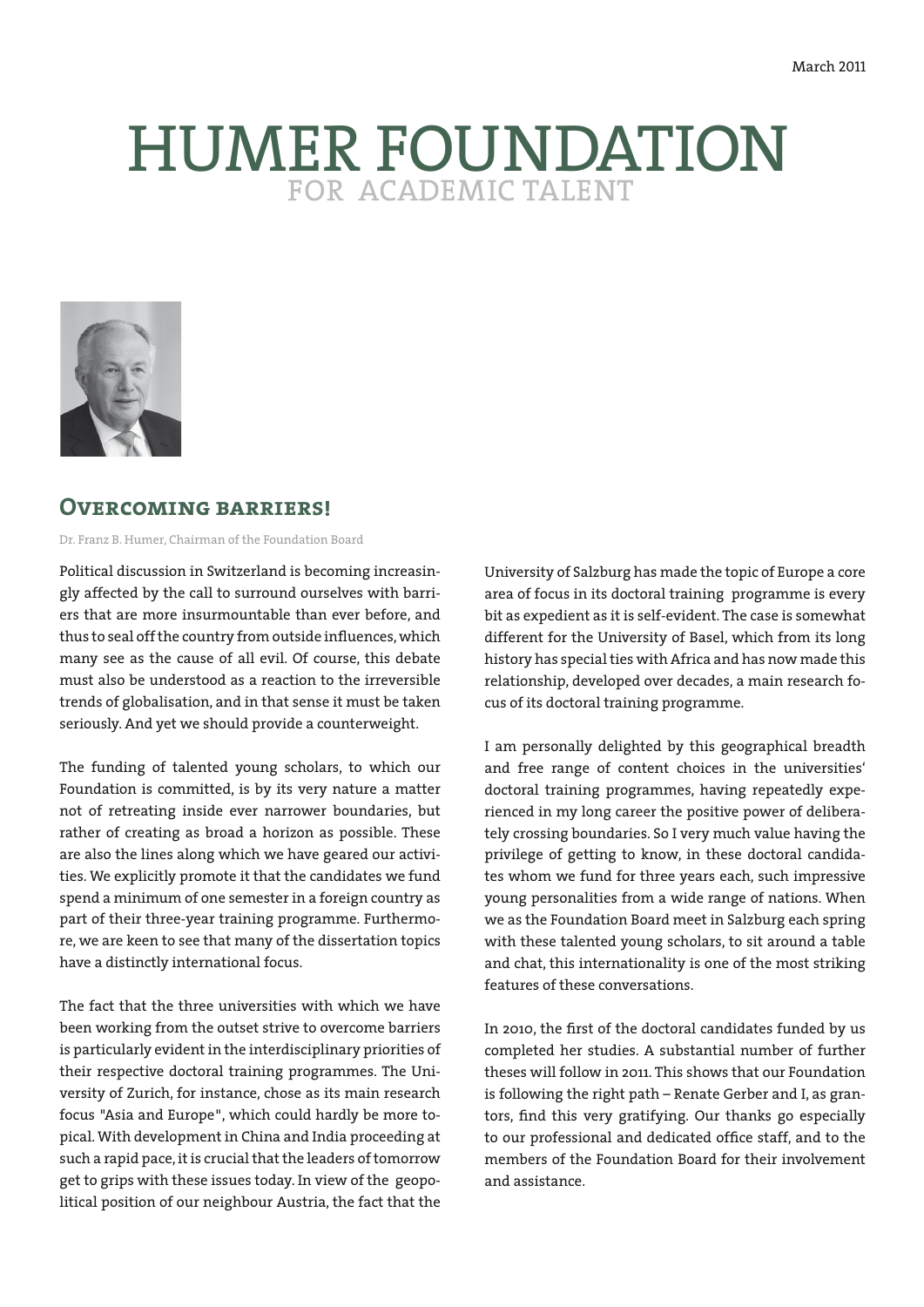

# **Performance report 2010**

Urs Lauffer, executive member of the Foundation Board

Our Foundation, set up in spring 2007, aims to fund talented young scholars in Switzerland, Austria and other European countries, on an exclusively non-profit basis. This is done in close co-operation with the universities involved.

In the fourth year of our operations, we have been able to grant the University of Zurich, with its main research focus on "Asia and Europe", fresh funding to the value of CHF 300 000.-. This money is used to fund a total of six doctoral candidates. The University of Salzburg also once again received the substantial sum of EUR 150 000.-. Thanks to this support, eight doctoral candidates were able to study at the "Salzburg Centre of European Studies" in 2010. One of these doctoral candidates successfully completed her studies, and others will be completing theirs in 2011. Finally, in 2010 our Foundation supported the University of Basel with the grant of CHF 200 000.- for its main research focus on "Africa". This money is being used to fund four doctoral candidates. Our Foundation is thus currently financing the studies of a total of 18 doctoral candidates (as compared to 16 in the preceding year).

The intensive collaboration with the relevant staff at the three universities is proving to be worthwhile. For one thing, the quality of the individual research projects is regularly monitored by the professors involved. Secondly, this removes the need for the Foundation to engage in the time-consuming assessment of individual applications. The Humer Foundation therefore still does not assess applications sent directly to it by doctoral candidates.

During the year under review, the Foundation Board met in two sessions, in Salzburg and Arlesheim. The main focus of these sessions was the evaluation and approval of requests for financial support for doctoral candidates, which was undertaken on the basis of detailed clarifications put forward by the three universities. In addition, the Foundation Board dealt with the Foundation's statutory business (annual accounts, year-end closing, auditor's report,

elections). The Foundation Board periodically reviews, in the presence of the relevant professors and individual doctoral candidates, the success of our funding activities. In doing so, the Foundation Board assesses both the effectiveness of our activity as a measure of the usefulness of our work, and the efficiency of our operations, that is, the profitability of the allocation of our Foundation's resources. Based on this, and using specific individual cases as templates, the Foundation Board determines the policy of our Foundation. Finally, the Foundation Board also deals with all financial questions and risks (including investment principles, which are regularly reviewed and adjusted if need be), and oversees the operations of the staffed offices.

The members of the Foundation Board are elected by the grantors for a term of two years. The current term of office ends on 31 December 2012.

The Foundation's activities are financed first and foremost through yields on assets and donations, and secondly through transfers from capital reserves. Thanks to a very successful investment policy with substantial financial gains realised, it has been possible in the year under review to further consolidate the organisation capital, despite higher distribution of dividends. In the next three years, our Foundation will therefore continue its funding activity at the current level – that is, between 500 000. and 800 000.- francs.

The office is managed by Lauffer & Frischknecht, communication management consultancy, on a consultative basis. Stéphanie Ramel takes care of the administration. Fritz Frischknecht, MA Econ., is responsible for the accounts department. The management of the Foundation's assets is entrusted to InCentive Asset Management. Swiss GAAP FER 21 is used for the annual financial statements.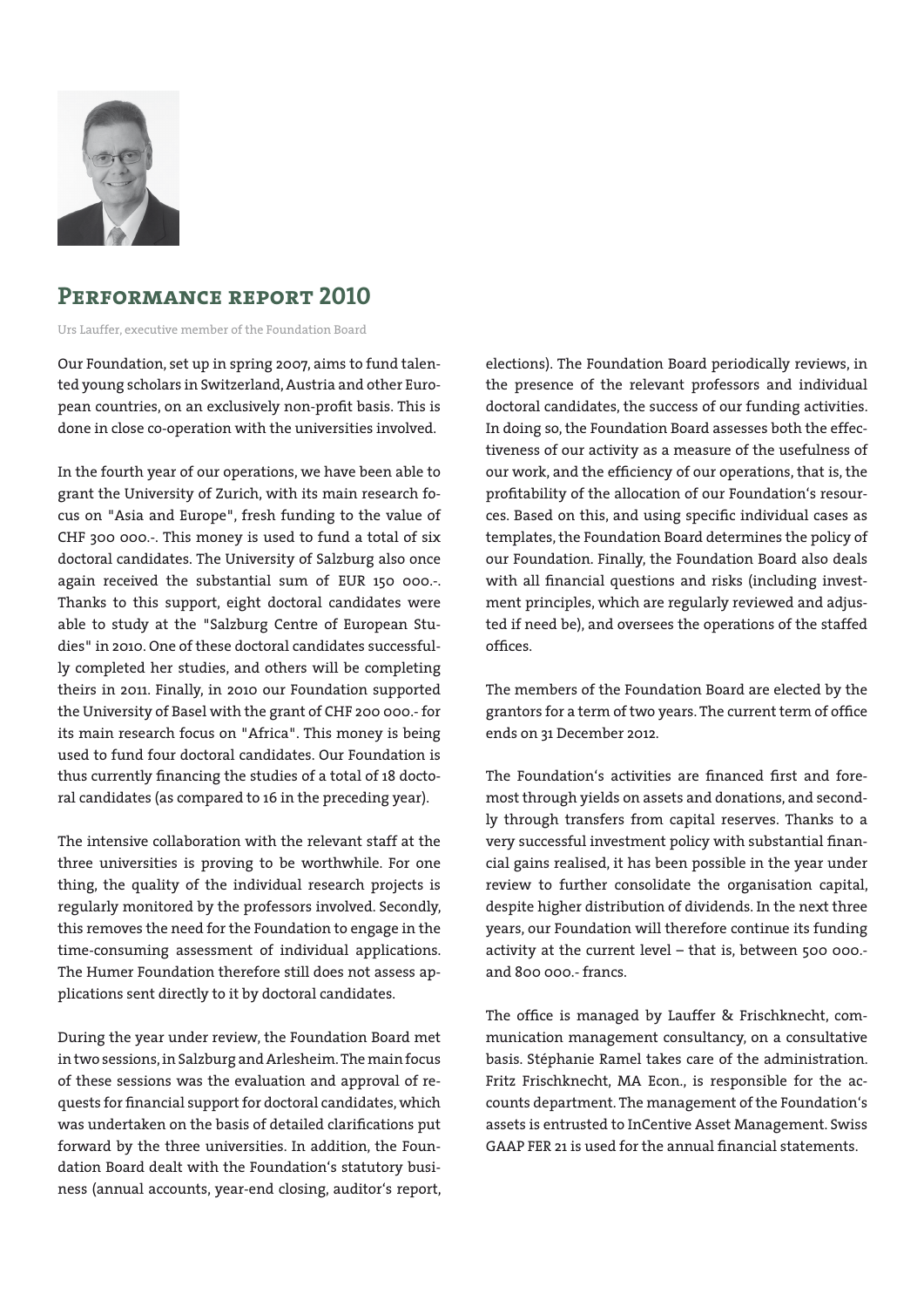#### **University of Zurich – Asia and Europe**

**At present the Humer Foundation is supporting the following six doctoral students:**

PATRICK BROZZO - Marriage in Islamic and Jewish law | PIA HOLLENBACH – Ethnographic study of reconstruction after the tsunami in Sri Lanka | Aliya Khawari – The political economics of microfinance | LINDA MADUZ - Analyzing the Causes of Welfare State Development in East Asia | MATTHÄUS REST - Water Power | DILYARA SULEYmanova – Culture, language and the politics of identity in post-Soviet Tatarstan

#### **University of Salzburg –**

#### **European Union Studies**

**At present the Humer Foundation is supporting the following eight doctoral students:**

Claudia Arisi – European integration and social policy | MORITZ BUSCHMANN - Technology transformation towards renewable energies and its impacts on European economies and societies | \* Simone Motyka – Legal framework for security of supply in the Austrian electricity sector | CHRISTINA ORTNER – The role of the media in the development of social fears and uncertainties in the context of the European integration process | ALENA OTTICHOVÁ – European versus national health policy | ILZE RUSE - The balance of the economic and social objectives in the regional perspective. How the EU governance contributes | HELENE SCHÖNHEINZ -The Open Method of Coordination (OMC) | ALEXANDER Seymer – Values as explanatory variables for attitudes towards welfare states

### **University of Basle – Africa**

**At present the Humer Foundation is supporting the following four doctoral students:**

BARBARA HEER - Field studies in Maputo and Johannesburg | RICHARD SAMBAIGA - Adolescents, Sex and the City in Southern Tanzania

The remaining two PhD studentships, with the project theme "Technical Artefacts in the city in Africa" were advertised in late December.



#### **Simone Motyka**

**Legal framework for security of supply in the Austrian electricity sector**

The doctoral thesis deals with the European and Austrian legal framework for security of supply in the electricity sector. The main research question of this legal assessment was whether the existing legal instruments are adequate for security of supply and how far the national legislator implemented the European specifications and/ or has developed its own instruments. The thesis identifies deficits of the national legal framework and develops new proposals. The starting point for this legal analysis is the problem that security of supply still seems to be threatened by the liberalization process. Supply crises in 2003 and 2006 affecting the whole of Europe induced the need for "safety mechanisms" to guarantee security of supply.

Thus, a main focus of the thesis lay on specific aspects of security of supply, which are important for end-users, like the guarantee of reasonable prices and the supply by the supplier of last resort. Further the concept of social security of supply is examined broadly, in particular the introduction of a universal service for vulnerable consumers. By covering this specific aspect of security of supply the thesis aims to make a contribution to the ongoing debate about the European Social Model.

\* Simone Motyka (born 1985) became the first PhD candidate to successfully complete her doctoral thesis.